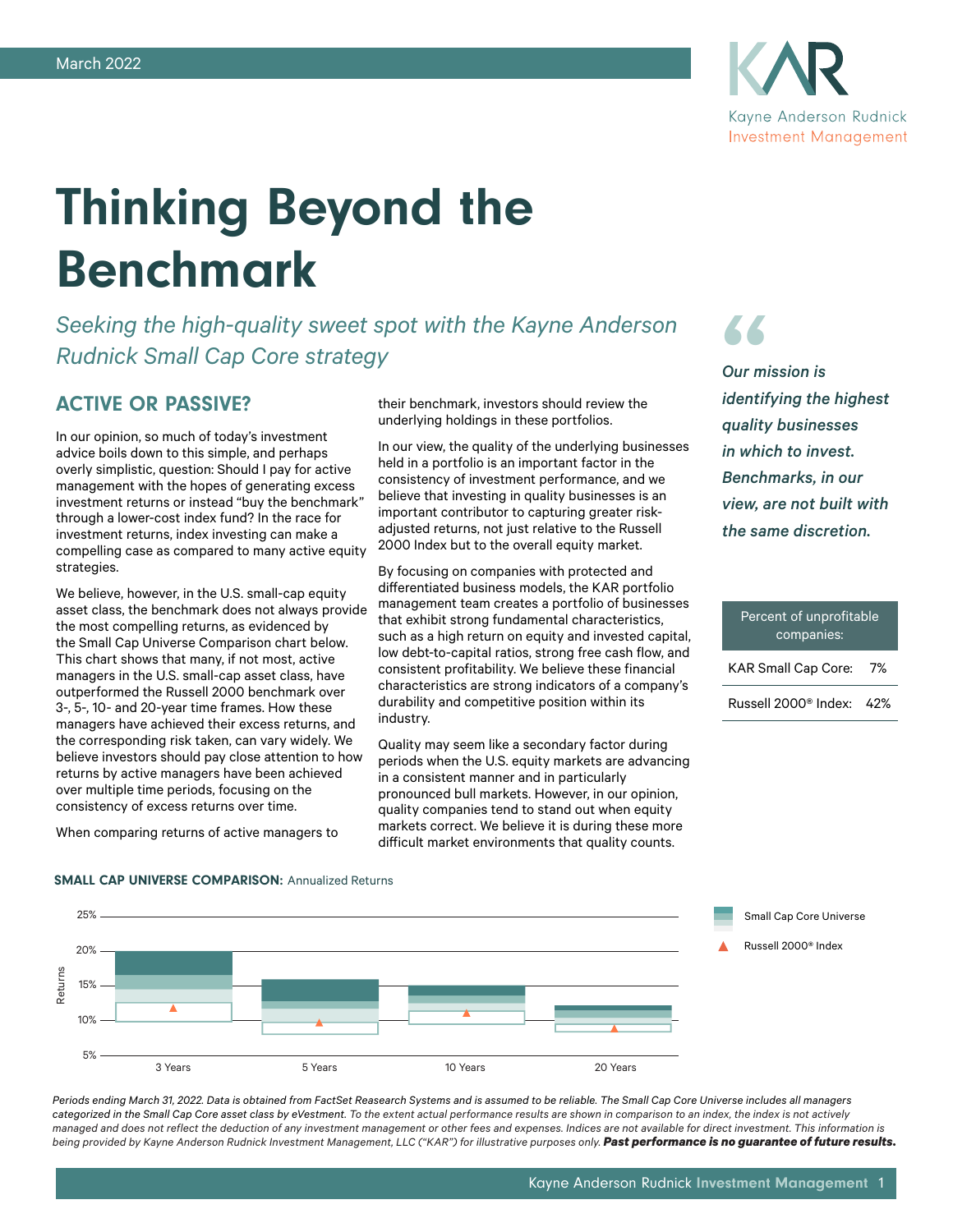# PROFITING FROM WELL-RUN, PROFITABLE COMPANIES

To get a sense of why we believe quality counts, take a look at one of our actively managed investments: the KAR Small Cap Core strategy. It invests in the small-company universe benchmarked to the Russell 2000 Index.

In our view, our focus on quality gives our Small Cap Core strategy stronger fundamental characteristics and, subsequently, better risk-and-reward characteristics than both the benchmark small-cap universe and the larger market, as measured by the S&P 500 Index.

# WHAT'S IN OUR INVESTMENT PORTFOLIO?

#### **HIGH-QUALITY STOCKS**

Percentage of Holdings with S&P Quality Rankings of B+ or Above



We seek the benefits of small company exposure, with higher-quality stocks.



We find less debt translates to more free cash flow to fund future growth.

#### **PROFITS**

Five-Year Return on Equity

KAR Small Cap Core

 $\Omega$ 

20

40

**VALUE**



We believe profitable companies produce better returns and are more likely to sustain in volatile markets.

Trailing 12-Month Price-to-Earnings Ratio

**DEBT COVERAGE**

Interest Coverage Expense Ratio



In our view, a higher interest coverage ratio means companies can more easily pay their debts in good times and bad.

### **VOLATILITY OF EARNINGS**

Earnings Variance for the Past 10 Years



We believe lower variance indicates companies have more predictable earnings over time.

*Data as of March 31, 2022. This material is deemed supplemental and complements the performance and disclosure at the end of this presentation. Data is obtained from FactSet Research Systems and BNY Mellon and is assumed to be reliable. Other principal consultant firms may use different algorithms to calculate selected statistics. Estimates are based on certain assumptions and historical information. To the extent actual performance results are shown in comparison to an index, the index is not actively managed and does not reflect the deduction of any investment management or other fees and expenses. Indices are not available for direct investment. This information is being provided by Kayne Anderson Rudnick Investment Management, LLC ("KAR") for illustrative purposes only. This material is deemed supplemental and complements the performance and disclosure presented on the last page. Past performance is no guarantee of future results.*

In our experience, stocks with lower P/E ratios trade at a discount and have room to grow.

S&P500® Index

Russell 2000® Index

# MANAGING RISK TO KEEP INVESTORS ON COURSE

We believe careful risk management is an important contributor to how the KAR Small Cap Core Portfolio has generated investment returns that have exceeded its benchmark. The small-cap equity asset class is known for its potential to deliver excess returns over large-cap stocks, but often with more risk. Because of our focus on high quality, we find the risk profile of the KAR Small Cap Core Portfolio is closer to that of the S&P 500 Index of U.S. large-cap companies than the Russell 2000 Index of U.S. small-cap companies.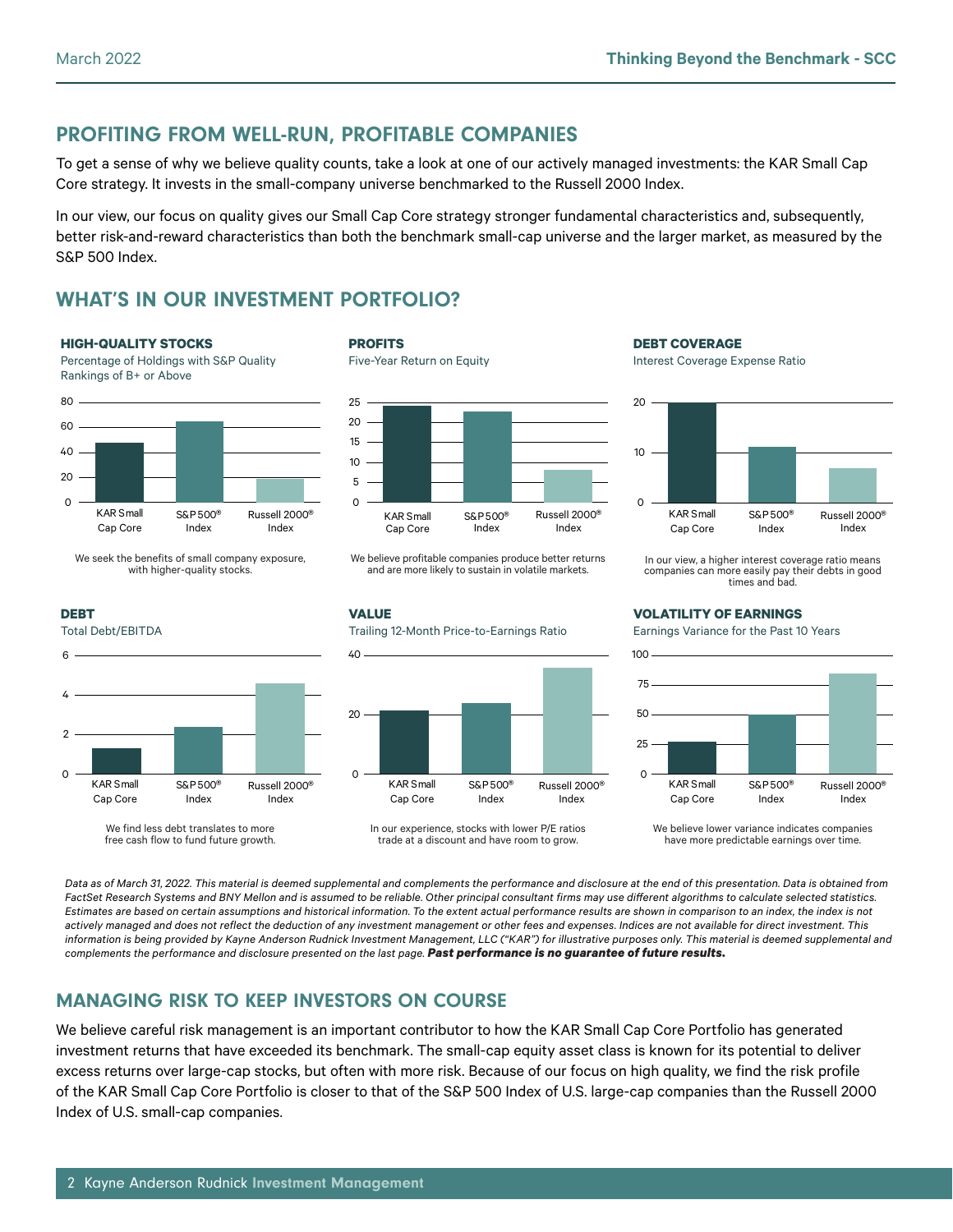Investors often describe risk as the potential to lose money. The KAR Small Cap Core Portfolio, since its inception in 1992, has had more calendar years of positive returns and fewer calendar years of negative returns when compared to the Russell 2000 Index, as evidenced in the chart below. Further, during the three calendar-year periods that the KAR Small Cap Core Portfolio experienced losses, the strategy outperformed the Russell 2000 Index.

|                                 | <b>BETA</b>                                                                                                     | STANDARD DEVIATION                                                                                              |  |  |
|---------------------------------|-----------------------------------------------------------------------------------------------------------------|-----------------------------------------------------------------------------------------------------------------|--|--|
| KAR Small Cap Core (gross)      | 0.69                                                                                                            | 15.17                                                                                                           |  |  |
| KAR Small Cap Core (net)        | 0.69                                                                                                            | 15.17                                                                                                           |  |  |
| $S\$ S&P 500 $^{\circ}$ Index   | 0.62                                                                                                            | 14.48                                                                                                           |  |  |
| Russell 2000 <sup>®</sup> Index | 1.00                                                                                                            | 19.08                                                                                                           |  |  |
|                                 | the contract of the contract of the contract of the contract of the contract of the contract of the contract of | the contract of the contract of the contract of the contract of the contract of the contract of the contract of |  |  |

Lower beta indicates less volatility than the market as a whole.

Lower standard deviations indicate more consistent returns over time.

*Data presented is since the inception of the KAR Small Cap Core strategy, April 1, 1992 through March 31, 2022. Data is obtained from FactSet Research Systems and is assumed to be reliable. Please see additional disclosures at the bottom of this page. Past performance is no guarantee of future results.*



*A concept in behavioral finance known as prospect theory tells us that investors feel the impact of negative returns more deeply than positive ones. At KAR, we strive to remain defensive even in the worst markets.*

## UNIQUE PERFORMER, UNDENIABLE PERFORMANCE

In the end, investors want an investment strategy that delivers returns, through bull and bear markets, recessions and recoveries. To get a sense of how the KAR Small Cap Core strategy has achieved outperformance over the long term, consider how an investment of \$1 million in 1992 would look today. Through bull runs and despite bear markets, dollars invested in the KAR Small Cap Core strategy (net of fees) have grown to more than double of those within the Russell 2000 Index and S&P 500 Index since 1992.



*\*Lost Decade reflects time period between January 1, 2000 to December 31, 2009. Returns are annualized. The "Lost Decade" refers to the period in which the S&P 500 Index posted its first negative "named" decade ever (i.e., 1960s, 1970s) since inception of the index back in 1926.*

*Chart reflects cumulative returns since the inception of the KAR Small Cap Core strategy, April 1, 1992 through March 31, 2022. The performance figures presented above are preliminary, unaudited, unreconciled, and are net of fees unless otherwise specified. Net of fees returns reflect the payment of investment management fees and in some instances, other fees and expenses. KAR's investment management fees are described in KAR's Form ADV, Part 2A. Fees presented on the Disclosure page could vary from the assumed fee in the net-of-fee calculation, as actual fees paid by a particular client account differ depending on a variety of factors including, but not limited to, business unit and size of mandate. The fee used on the Disclosure page utilizes an assumed maximum fee across the firm's business units, which is further detailed on that page. All periods less than one year are total*  returns for the noted timeframe and are not annualized. All rates of return include reinvested dividends and other earnings. Current performance may be lower or higher than the *performance data shown. This material is deemed supplemental and complements the performance and disclosure included in KAR's strategy fact sheets available on kayne.com.*  For further details on any referenced composites, please see the disclosure statement that accompanies the respective KAR strategy fact sheet found on kayne.com. To the extent actual performance results are shown in comparison to an index, the index is not actively managed and does not reflect the deduction of any investment management or other fees *and expenses. Indices are not available for direct investment. This information is being provided by Kayne Anderson Rudnick Investment Management, LLC ("KAR") for illustrative purposes only." This material is deemed supplemental and complements the performance and disclosure presented on the last page. Data is obtained from FactSet Research Systems and is assumed to be reliable. Past performance is no guarantee of future results. Returns could be reduced, or losses incurred, due to currency fluctuations.*